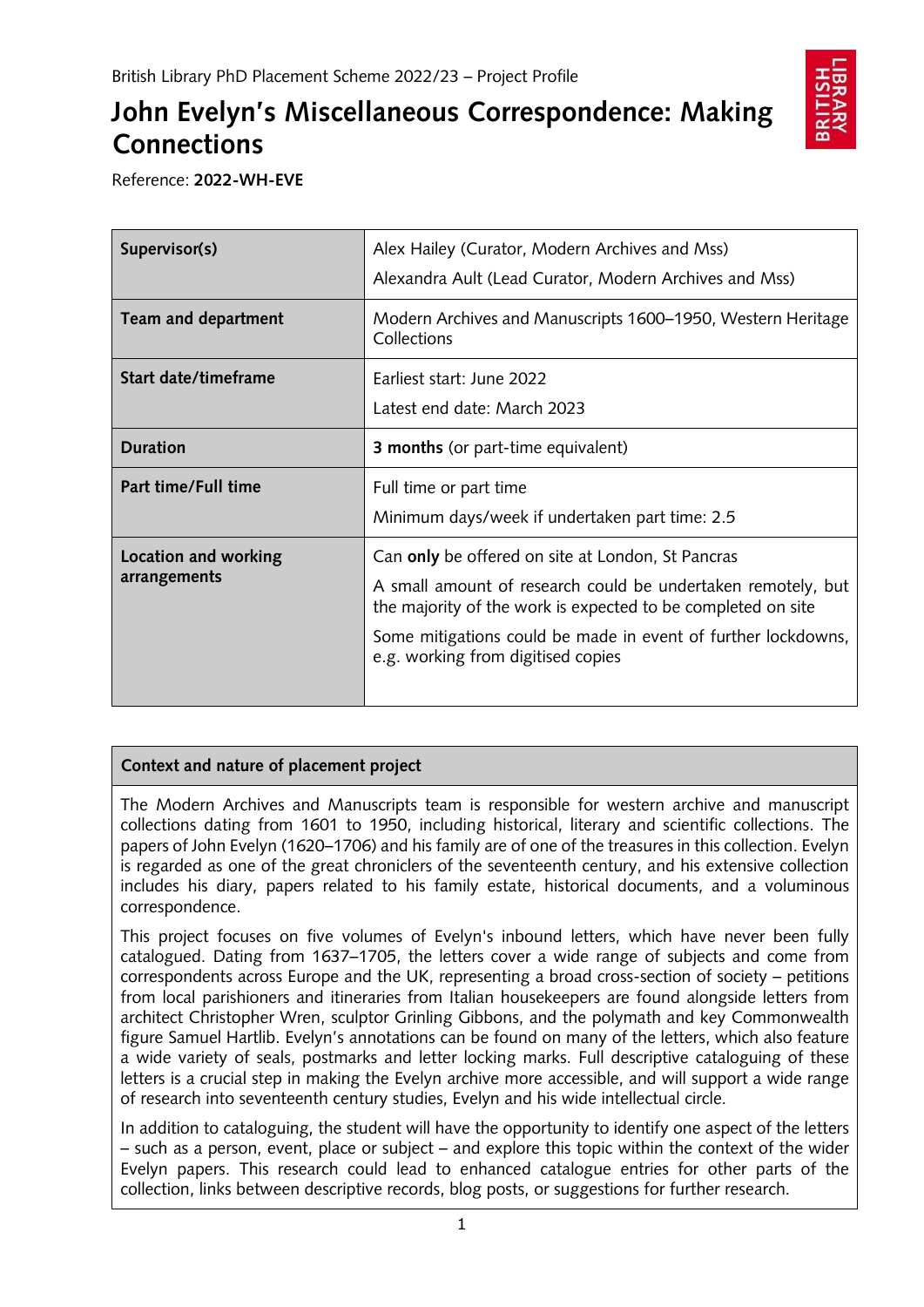The placement will be supervised by curators Alex Hailey and Alexandra Ault, who will provide an introduction to the work of the modern archives team, training in cataloguing and use of the Library's systems, and weekly meetings to monitor progress and identify any further training needs.

#### **Tasks and outcomes**

The primary focus of this placement will be to:

- Catalogue five volumes of Evelyn's letters, creating descriptions for each letter, to be presented in the Library's Explore Archives and Manuscripts catalogue.
- Create or link to authority records for the authors of each letter.

Additionally, the candidate will identify one aspect of the letters and explore this within the wider Evelyn papers and in the context of his life and work.

The main outcomes envisaged for this placement are:

- Detailed catalogue entries for 5 volumes.
- Linked authority records for each letter.
- An expression of the research into one aspect of the Evelyn papers, which could take the form of, for example, a blog post, enhanced catalogue entries, a series of tweets.

### **Training and development opportunities**

PhD placement students are welcome to access a wide range of workshops, talks and training available at the Library. Supervisors will offer advice on which opportunities may be of particular relevance. Depending on availability, these wider training opportunities may include, for example, the Digital Scholarship Training Programme, Cultural Property Training, Research Roundtables, Business & IP Centre workshops and staff talks.

In addition, this particular PhD placement will provide the following opportunities:

- Training in cataloguing and authority control, and the application of international standards ISAD(G) and ISAAR(CPF).
- Archive handling skills.
- Training in use of the Library's archive cataloguing system.
- An introduction to the wider work of the modern archives and manuscripts team.
- Obtain valuable insight into day-to-day operations of a major national library, research organisation and cultural hub, highlighting potential future career paths.